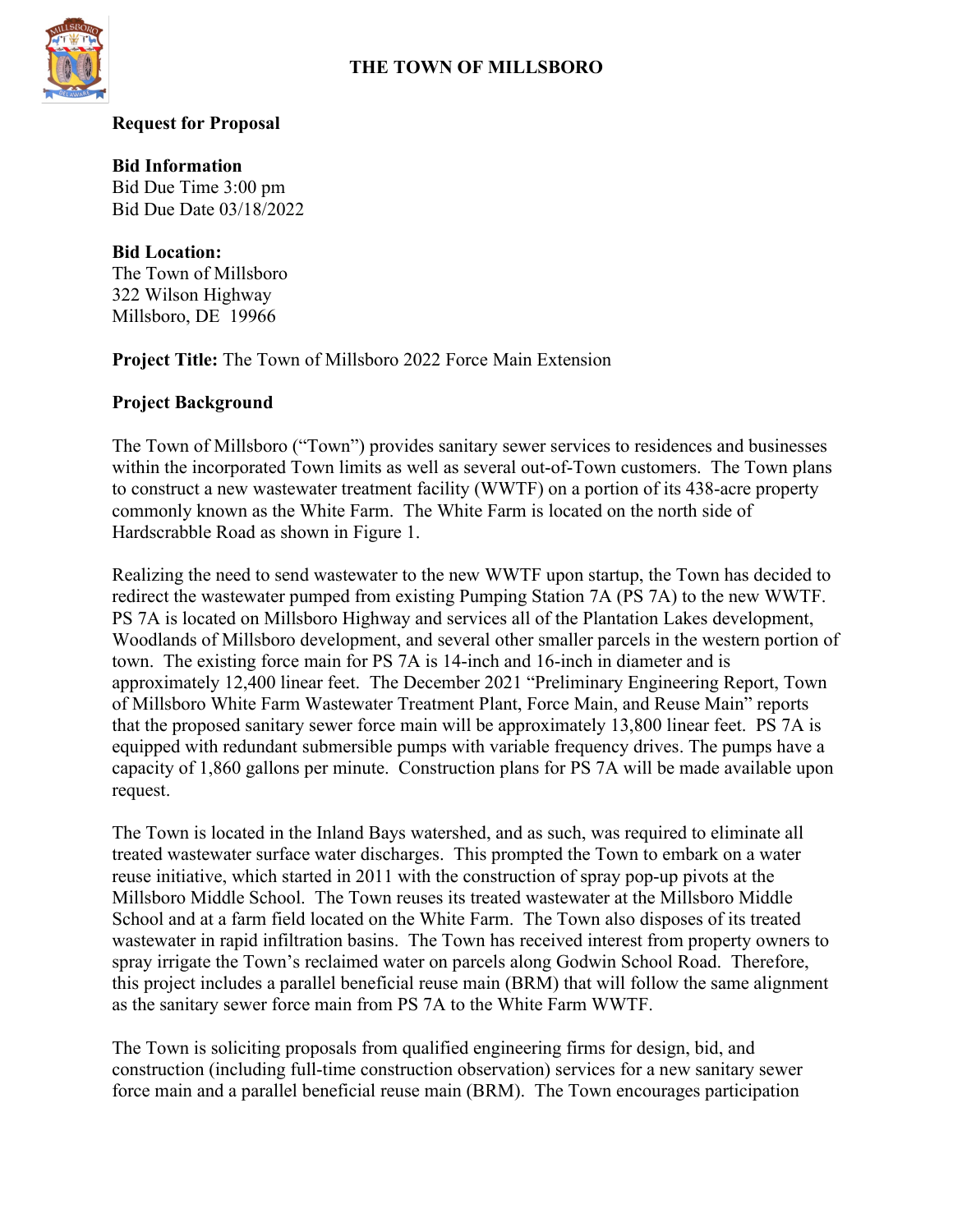

from Disadvantaged Business Enterprises (DBE). With the exception of directional drill and jack and bore locations, the Town assumes the force main and BRM may be installed within the same trench. Figure 1 shows the pipeline alignment, which is as follows:

- Installation up the west side of the Town's White Farm access road and capped for connection to the future WWTF,
- Installation on the White Farm north of Hardscrabble Road (SR 20),
- Installation across Hardscrabble Road and through existing 50-foot-wide easement to Country Living Road,
- Installation along Country Living Road to the intersection with Godwin School Road,
- Installation along the west side of Godwin School Road to the intersection with Millsboro Highway (SR 24), and
- Installation across Millsboro Highway to existing Pumping Station 7A and capped for future connection.



Figure 1: Future WWTF Location, Force Main Alignment, and Existing Pump Station Locations

The Town submitted a Clean Water State Revolving Fund (CWSRF) Loan application to the Delaware Department of Natural Resources and Environmental Control (DNREC), Environmental Finance. The Delaware Water Infrastructure Advisory Council (WIAC) will vote on the CWSRF Loan application at its March 16, 2022 meeting.

Because the Town expects the project to be financed with DNREC CWSRF loans, the qualified engineering firm selected shall have a professional engineer with a current license to practice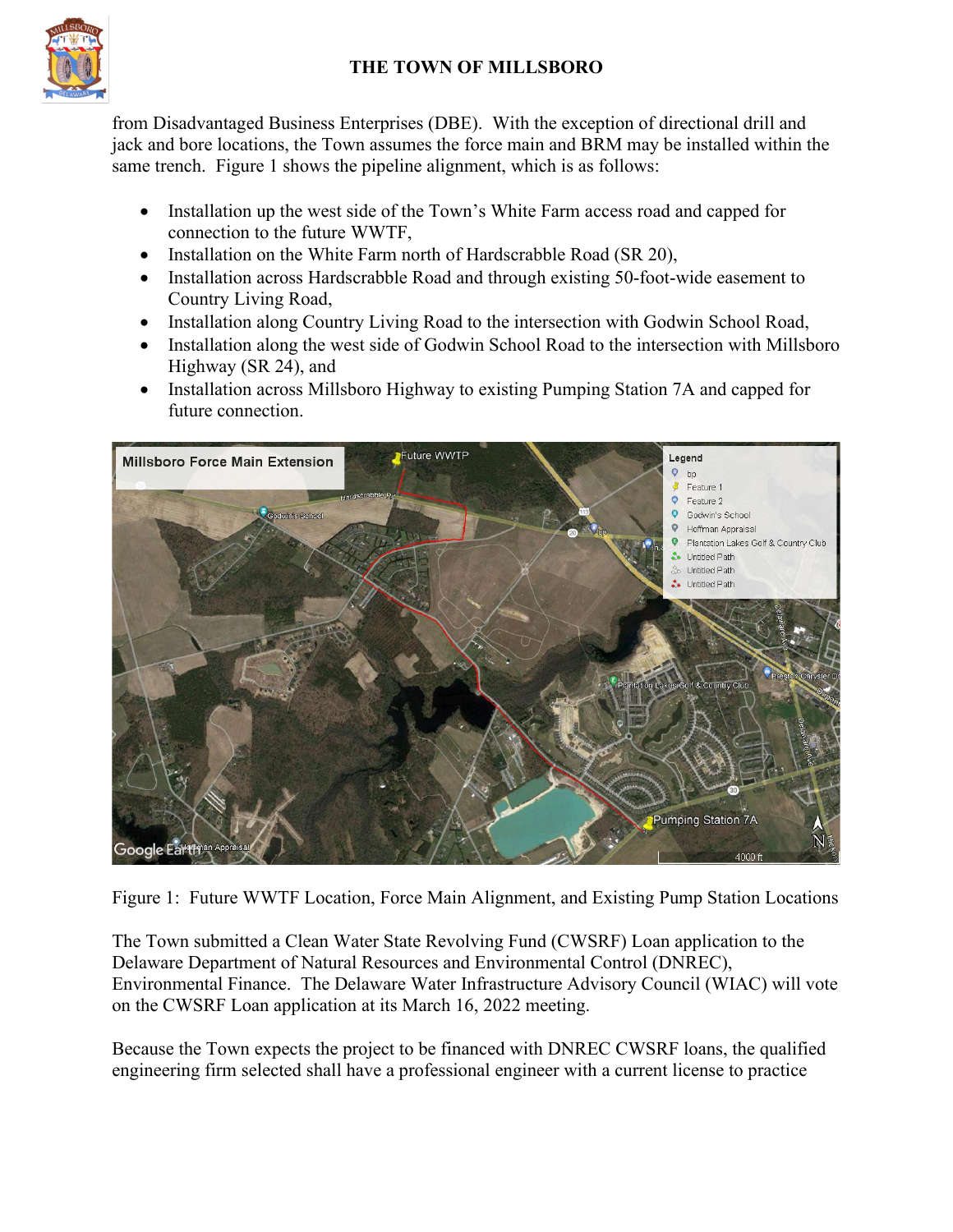

engineering within the State of Delaware. This professional engineer shall oversee the project and be the Engineer of Record who shall sign and seal all contract documents.

The Town has been working closely with the developer of Plantation Lakes on this project. The developer has an agreement with DelDOT to improve both Godwin School Road and Country Living Road. The contract documents for these improvements will be provided to the engineering firm awarded the contract. The developer has stated that the documents may be provided in electronic CAD format. The developer has stated that the improvements to the roads is expected to be completed around August 2023. The contract documents and electronic CAD files have topographic survey information that may be used for the development of the FM and parallel BRM plans and profiles. The Town recommends that the awarded firm verify the topographic information with additional topographic surveys.

## **Purpose**

The purpose of the RFP is to select a qualified professional consulting firm to provide design, bid, and construction phase services, including full time construction observation. The design, bid, and construction phase services shall be for approximately 13,800 linear feet of sanitary sewer force main and a parallel beneficial reuse main (purple PVC pipe).

#### **Scope of Work**

This request for proposals is to provide design, bid, and construction engineering services (including full time construction inspection) for approximately 13,800 linear feet of sanitary sewer force main and a parallel beneficial reuse main (purple PVC pipe). The Town is soliciting proposals from qualified firms to provide engineering services as described below.

- 1. Design Phase:
	- a. Data collection of PS 7A contract documents, pump capacity information, and historical flows.
	- b. Data collection of previous topographic survey files.
	- c. Conduct additional topographic surveys to verify and tie together previous surveys and survey needed for the pipeline alignment.
	- d. Using data collected on PS 7A, an analysis shall be conducted to determine whether the capacity of PS 7A changes with the new force main alignment. The analysis shall include:
		- i. The length of the new force main alignment,
		- ii. Sizing of the force main diameter to maximize the capacity of the pumping station (the Town will work with the selected firm on the diameter sizing. For purposes of this RFP, assume an additional 40 feet of head to pump into the future WWTF headworks),
		- iii. A system curve-pump curve tabulation and graph,
		- iv. A site visit to the pumping station, and
		- v. Coordination with the pump manufacturer and/or manufacturer's representative.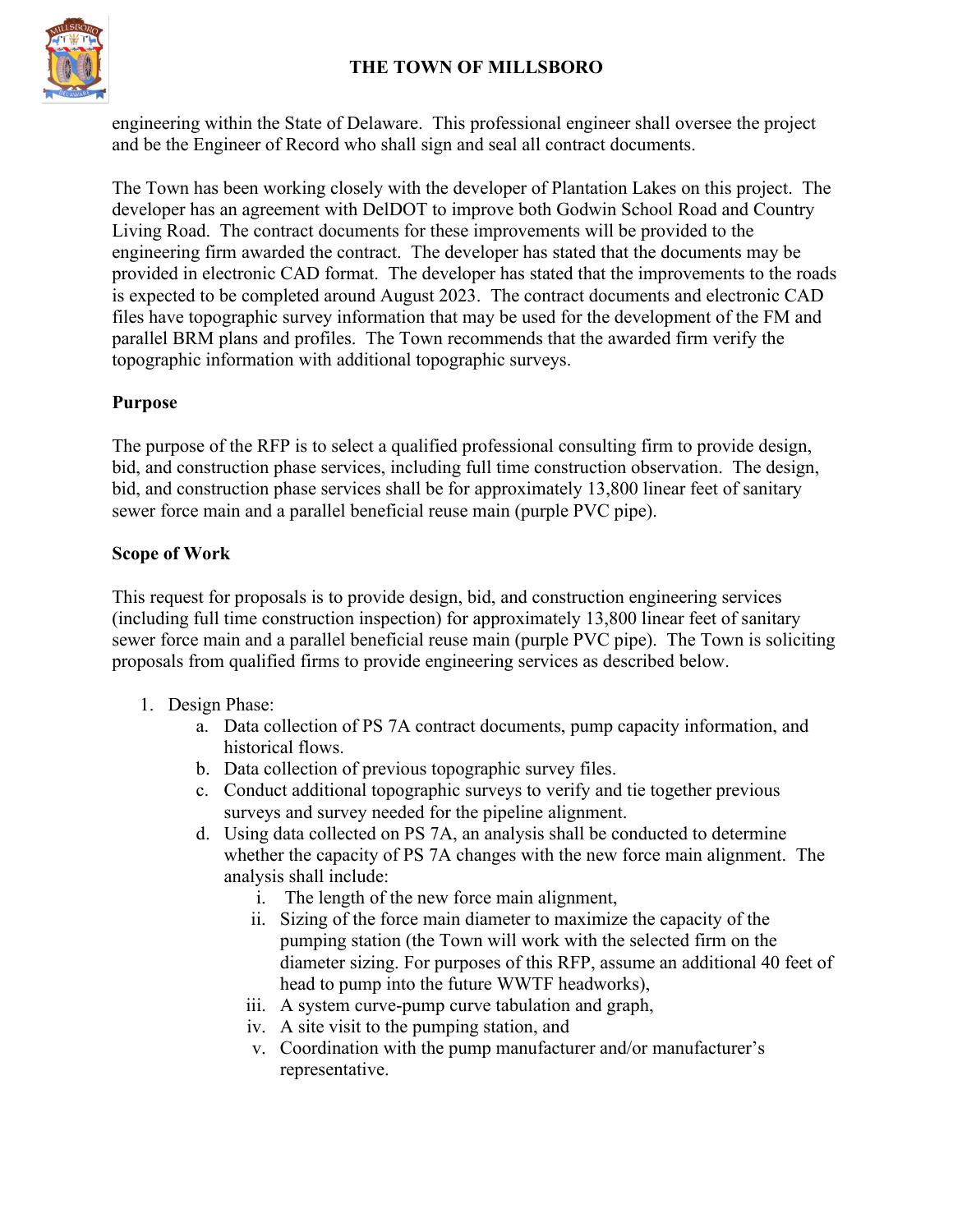

- e. Easement exhibits: It is unknown at this time if the Town will need to obtain easements from property owners along the alignment. Submit a lump sum fee for the preparation of each easement agreement exhibit. Examples of previous easement agreement exhibits are available upon request.
- f. Contact Miss Utility to obtain locations of all utilities along the pipe alignment.
- g. Submission of an Opinion of Probable Costs and anticipated project schedule with the 90% Contract Document submission.
- h. Assistance with preparation of the following permits:
	- i. DNREC Construction of Wastewater Collection and Conveyance Systems permit,
	- ii. Sussex Conservation District Minor Linear Utility Disturbances permit, and
	- iii. DelDOT Utility Permit.
- i. Preparation of Contract Documents.
	- i. The Contract Documents shall include a Project Manual including Engineers Joint Contract Document Committee (EJCDC) Construction Related Documents. The Project Manual shall also include Technical Specifications.
	- ii. The Contract Documents shall include CWSRF Program Requirements.
	- iii. The Contract Documents shall include Contract Drawings.
	- iv. The Contract Documents shall include Traffic control plans for work within DelDOT rights-of-way.
- j. The Contract Documents shall be submitted to the Town for review at 90% completion.
- k. Following written receipt of Town comments to the 90% submission, the engineer shall submit two hard copies and an electronic copy on a flash drive of final Contract Documents bearing the seal and signature of a Delaware Registered Professional Engineer.
- 2. Bid Phase Services:
	- a. The engineer shall prepare an Invitation to Bid that will be advertised by the Town.
	- b. Issue final Contract Documents for bidding and conduct one pre-bid meeting.
	- c. Review and respond to any contractor requests for information and prepare required addenda needed during the bidding phase of the project.
	- d. Assist the Town in tabulation and evaluation of bids and prepare a recommendation letter for presentation to the Town Council recommending the award of the Contract.
		- i. This task shall include coordination with the funding agency.
		- ii. This task shall include the attendance of one Town Council meeting, which are typically held the first Monday evening of each month at 7:00 p.m.
- 3. Construction Phase Services:
	- a. Chair a pre-construction meeting, prepare meeting agenda, sign-in sheet, and meeting minutes. The funding agency shall be invited to attend the meeting.
	- b. Chair monthly progress meetings, prepare meeting agenda, sign-in sheet, and meeting minutes. The funding agency shall be invited to attend all meetings.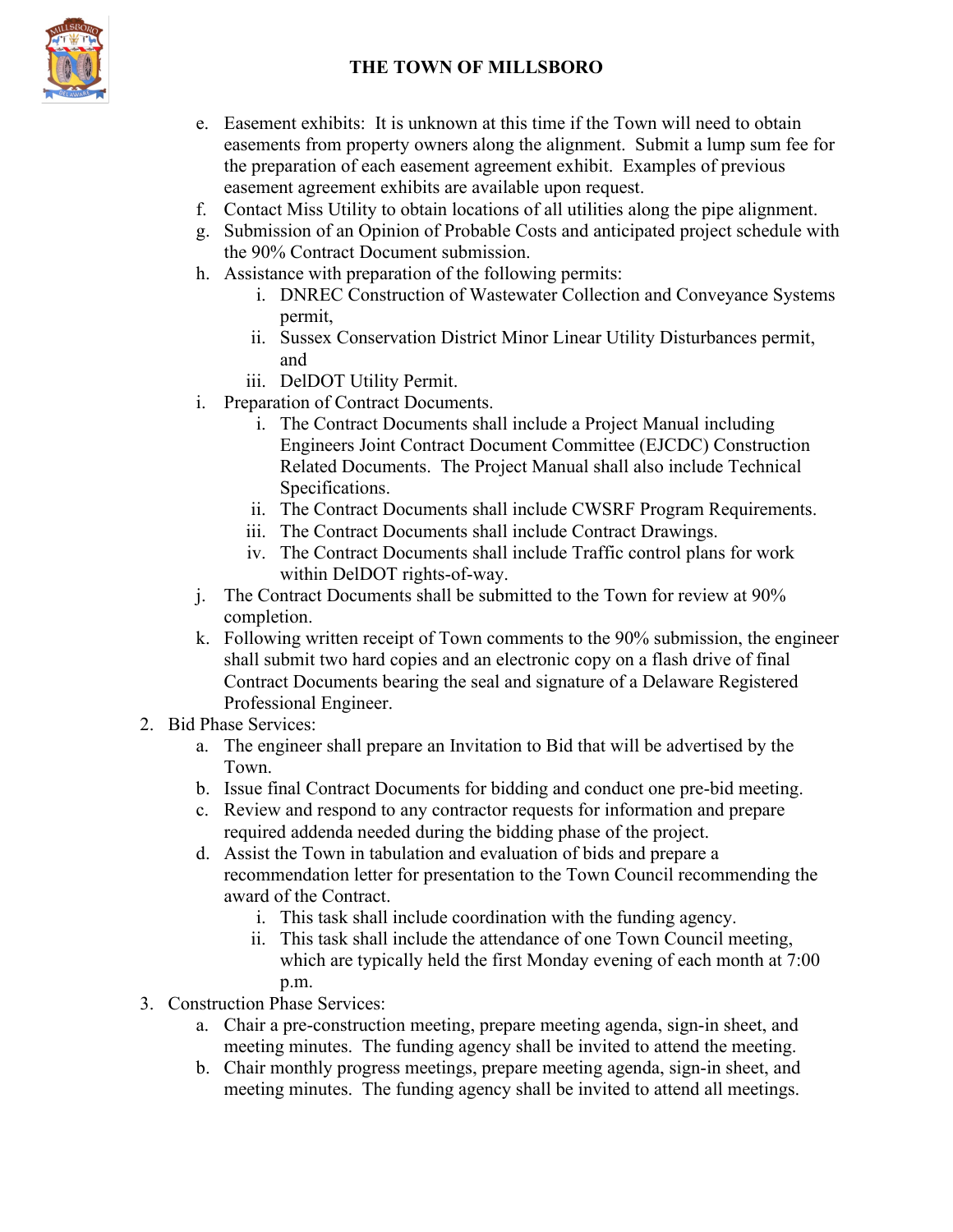

- c. Provide services during the construction phase including review of shop drawing submittals, requests for information, work change directives, change orders, contractor's periodic requests for payment, and monthly funding agency disbursement requests.
- d. Prepare Substantial Completion Certificate, coordinate and attend substantial completion inspection, and prepare punch list.
- e. Coordinate and attend final completion inspection and review and provide final payment and closeout to the Town and the funding agency.
- f. Prepare Record Drawings based on Contractor's red lined drawings. Submit Record Drawings to funding agency and to the Delaware Department of Natural Resources and Environmental Control (DNREC) as required in WPCC permit. Submit one hard copy and one electronic copy of the Record Drawings on a flash drive to the Town.
- 4. Construction Observation:
	- a. Provide full time construction inspection throughout the duration of the construction.
	- b. Provide daily observation reports and submit reports weekly to the Town.

## **RFP Requirements**

The RFP response must clearly demonstrate the required qualifications, expertise, competence and capability of the firm. The RFP must clearly include the methodology proposed in order to complete the Scope of Work. Please include the proposed methodology and fee for each of the following (addressed by number):

- 1. Design Phase.
	- a. Design shall comply with the following schedule:
		- i. 90% submission shall be submitted within four months of Town execution of agreement with firm.
		- ii. 100% submission shall be submitted within two weeks following receipt of Town comment to the 90% submission.
		- iii. The schedule in 1.a.i. and ii. does not include the permitting process. Permits shall be submitted to the agencies at 90% or 100% submission, depending on the extent of Town comments to the 90% submission.
	- b. Provide a lump sum fee for this task.
- 2. Bid Phase.
	- a. Provide a lump sum fee for this task.
- 3. Construction Phase.
	- a. The engineering firm shall coordinate with the Town and the developer of Plantation Lakes and their contractor completing the Godwin School Road and Country Living Road improvements throughout the construction phase.
	- b. Provide a lump sum fee for this task.
- 4. Construction Observation.
	- a. Provide a time and material fee and include the hourly rate of the proposed construction inspector.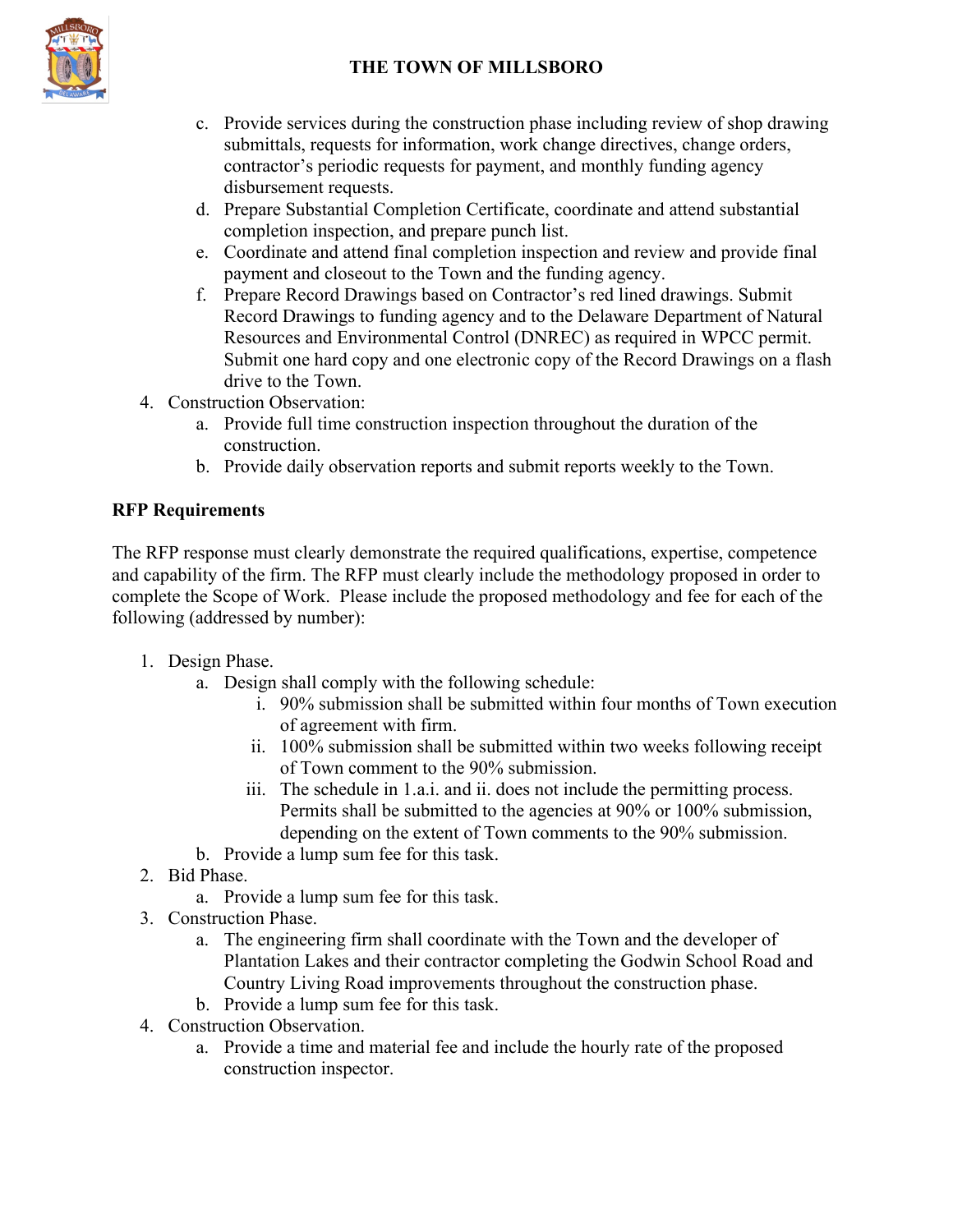

## **Other Requirements**

The RFP response must clearly demonstrate the required qualifications, expertise, competence, and capability of the firm (particularly with respect to the tight schedule of the design and construction). A "Qualifications Statement" of your firm's ability to provide the services required in Scope of Work shall be provided. Please include the following.

- 1. Describe the management plan to be used and staffing configurations. State how the firm intends to meet the design schedule and construction coordination with the Godwin School Road and Country Living Road improvements projects.
- 2. Brief resume of individuals involved in the project.
- 3. Brief description of project related experience including contact person and phone numbers for each referenced job.
- 4. Indicate experience with projects in the State of Delaware and Sussex County.
- 5. If your firm intends to partner with one or more other firms, or if you intend to enter into a sub-consultant agreement with another firm, please provide information about the firm(s) you intend to partner with and/or enter into a sub-consultant agreement. The information shall include the other firms experience, qualifications, and resumes.
- 6. Provide proposed project schedule in Gantt chart format.
- 7. Provide copy of insurances General Liability, Workers Compensation, Commercial motor vehicle liability insurance.
- 8. Certify compliance with all federal, state and local laws, ordinances and regulations.
- 9. Indemnity and Insurance- Firms/Contractors will indemnify and hold harmless the Town, its officers, agents, and employees from and against all loss, cost, damages, expense and liability caused by accident or other occurrence resulting in bodily injury, including death and disease to any person, or damage or destruction to property, real or personal, arising directly or indirectly from operations, products, or services rendered or purchased under the contract.

## **Oral Presentations**

During the evaluation process, the Town may, at its discretion, request any one or all firms to make oral presentations for the purpose of clarification or to amplify the materials presented in any part of the RFP. However, firms are cautioned that the Town is not required to request clarification; therefore, all RFPs must be complete.

## **Consulting Firm Selection**

The engineering firm proposal will be evaluated by a team consisting of Town staff and Town Council members. Firms will be notified of the Town's selection and the staff will negotiate the terms and conditions of the contract with the recommended consultant. The proposed contract will be presented to the Town of Millsboro Town Council on April 4, 2022 for final approval. The Town of Millsboro reserves the right to negotiate with the selected firm or reject all RFPs.